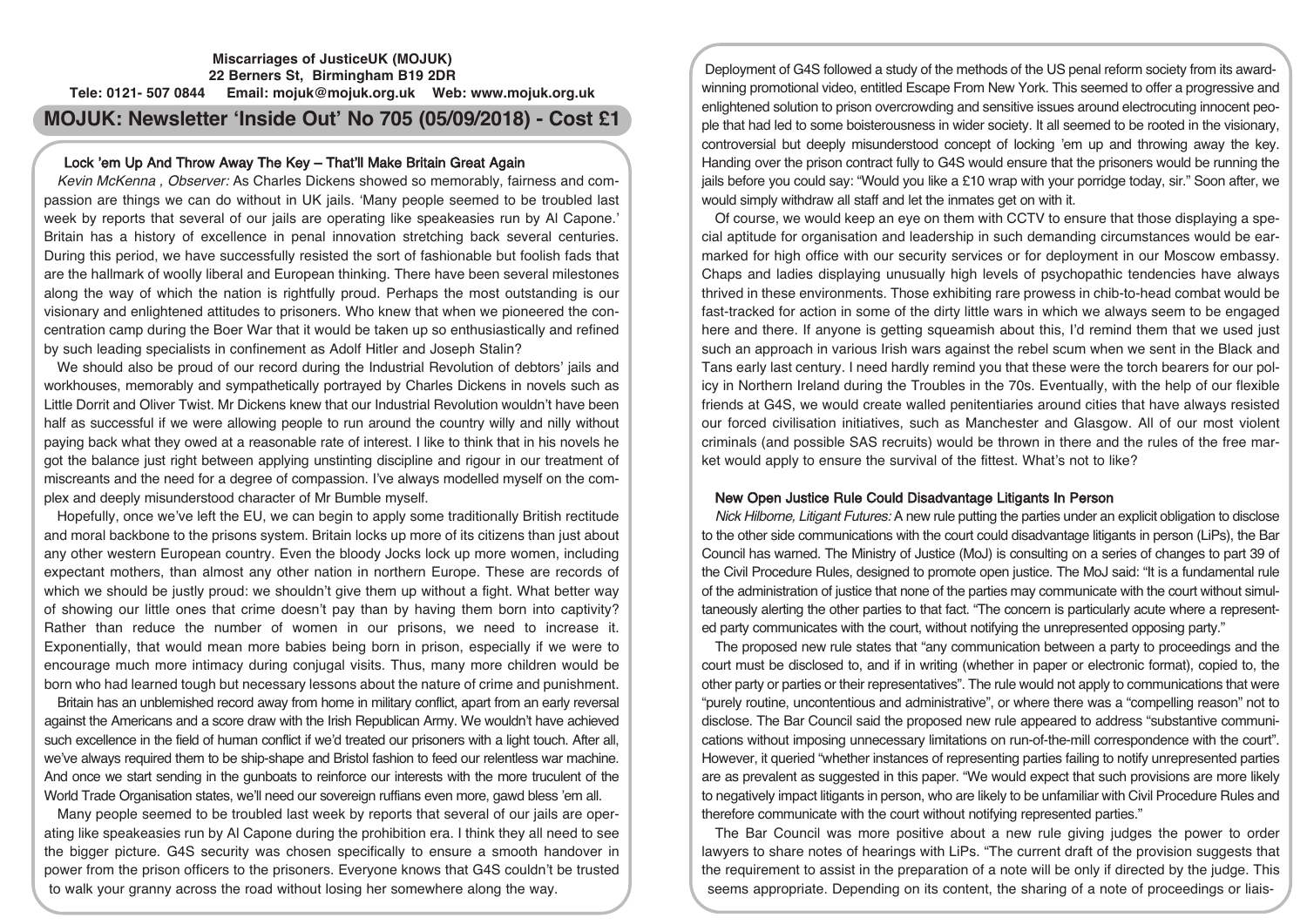ing with the opposing party as to the content of the note could minimise disputes going forward and ultimately result in proceedings running more smoothly."

Responding to a question from the MoJ as to whether, apart from judicial review applications under the Aarhus Convention, there were "any other reasons" why a hearing should be held in private, the Bar Council set out the full list from CPR 39.2(3). The list includes claims by a mortgagee or landlord for possession, applications for charging or attachment of earnings orders, applications for administration or receivership orders, and proceedings under the Consumer Credit Act 1974, the Inheritance (Provision for Family and Dependants) Act 1975 or the Protection from Harassment Act 1977. The Bar Council concluded: "Many of the changes appear to reflect the current practice in the High Court and County Court. However, the more prescriptive nature of these changes may reduce instances of confusion as to procedures." The Civil Procedure Rule Committee set up an open justice subcommittee in June 2017 to review the rules so that they reflected "more properly" the principles of open justice.

#### Guildford Pub Bombings 1974

KRW Law represent the family of Ann Hamilton, one of the victims of The Guildford Pub Bombings 1974. KRW also represent a survivor of the bombing. Earlier this year the Senior Coroner for Surrey directed that he would receive written submissions and hear oral argument on whether he has the jurisdiction, power, authority and reason to resume the inquest concerning the deaths of those killed in The Guildford Pub Bombings 1974. That hearing will take place on the 21st September at the Coroner's Court in Woking, Surrey. In addition to those represented by KRW, there will be representatives on behalf of family members of The Guildford Four (wrongfully convicted of the bombings) and the Surrey Police. The hearing will be open to the public. The hearing is an initial hearing for the Senior Coroner to hear opening arguments and submissions regarding the resumption of the original inquest which was suspended due to the conviction of The Guildford Four. KRW will be seeking disclosure of all available material pertaining to the pub bombings, some of which remains closed after over 40 years including material relating to the Avon and Somerset Police investigation of the Surrey Police investigation and the Inquiry conducted by Sir John May under the direction of the then Home Secretary, the Right Honourable Douglas Hurd MP, into the miscarriage of justice.

## ECtHR Rules Murderers Have No Right to be Forgotten

Michael Cross, 'The Register': Two half-brothers convicted 25 years ago of the murder of a well known German actor have no right to require the media to delete their names from online reports of the case, the European Court of Human Rights has ruled. The judgment, in ML and WW v Germany, is the latest clash between articles 8 and 10 of the European Convention on Human Rights (ECHR) over the so-called 'right to be forgotten'. It appears to tilt the balance more towards freedom of expression four years after the Court of Justice of the European Union's landmark ruling in Google Spain.

ML is the culmination in 10 years of proceedings begun by Wolfgang Werlé and Manfred Lauber as they approached the date of their release from a life sentence for the 1990 murder of Walter Sedlmayr, a nationally known stage, TV and film actor. His killing and the subsequent trial attracted widespread media coverage. Citing their privacy rights under article 8 of the ECHR, Werlé and Lauber brought proceedings against media organisations, including Wikipedia Germany, requesting that archive documents be anonymised. Germany's

Federal Court of Justice ruled in favour of the media, while acknowledging that the pair had 'a considerable interest in no longer being confronted with their conviction'.

The ECHR was asked to decide whether this ruling took into account the power of web search engines. It ruled that the question of what information should be published in a news report was a matter for journalists, so long as these decisions corresponded with ethical and regulatory norms. Any obligation to assess the lawfulness of reports at a later stage following a request from the individual would create a risk of the press failing to preserve archives, or omitting identifying elements from the outset. The judgment also noted that the disputed texts described a judicial decision in an objective manner. While they contained details about the murders' lives, this information constituted material that would have surfaced during public hearings. 'Furthermore these articles did not reflect an intention to present the applicants in a disparaging way or to harm their reputation.' The court unanimously ruled that no violation of article 8 had occured.

# The Victim Vanishes

Simon Warr: In recent months I have gained the distinct impression that the tide has started to turn against those who make false allegations – especially those of a sexual nature. There is still a long way to go, but there does appear to be a greater public awareness of the fact that false accusations are not as rare as some vocal campaigners would like us to believe.

Indeed, there is a greater willingness in the media to report on cases where malicious allegations have been made, as well as giving a voice to innocent victims whose lives have been devastated or to the grieving families of those who have committed suicide because they were unable to cope with the intense pressure and utter misery of being falsely accused of sexual abuse.

The way in which the police and the Crown Prosecution Service (CPS) deal with allegations of sexual misconduct is also coming under intense scrutiny, with questions being raised in Parliament and in the courts. Urgent reviews of thousands of current cases have led to hundreds of these prosecutions being dropped owing to relevant evidence either having not been disclosed to the defence or new material (especially electronic communications, such as text messages) being produced belatedly which casts significant doubt on claims made by the complainant.

The recent collapse of certain high-profile prosecutions – including that of former pop mogul Jonathan King – raises yet more questions about the conduct, methods and even probity of some police investigations. All of this controversy has led to an official call to abandon the ludicrous dogma of 'you will be believed' – which applied specifically to allegations of a sexual nature, no matter how bizarre or fantastical the claims being made might be. (I still can't believe that someone in such a prominent legal position - Keir Starmer, then Director of Public Prosecutions (DPP) - could have uttered such a pathetically puerile, preposterous statement). The utter fiasco of the Metropolitan Police's Operation Midland (2014-2016) alone – at a cost to the taxpayer of £2.5 million, plus substantial compensation payments made to victims such as Lord Bramall and Lady Brittan, should have been proof enough that suspending disbelief and simply accepting that every bizarre tale told to police was 'credible and true' was the road to ruin. And so it has turned out to be.

Pressure is also mounting for a review of older sexual convictions, where dubious police practices and highly skewed methods of investigating (such as failing to check any of the allegations being made against relevant facts, or refusing to interview relevant witnesses whose testimony might assist the defence in any way) might well have led to miscarriages of justice. Although there remains a marked reluctance on the part of the authorities – especially the Criminal Cases Review Commission (CCRC) and the Court of Appeal – to acknowledge the potential scale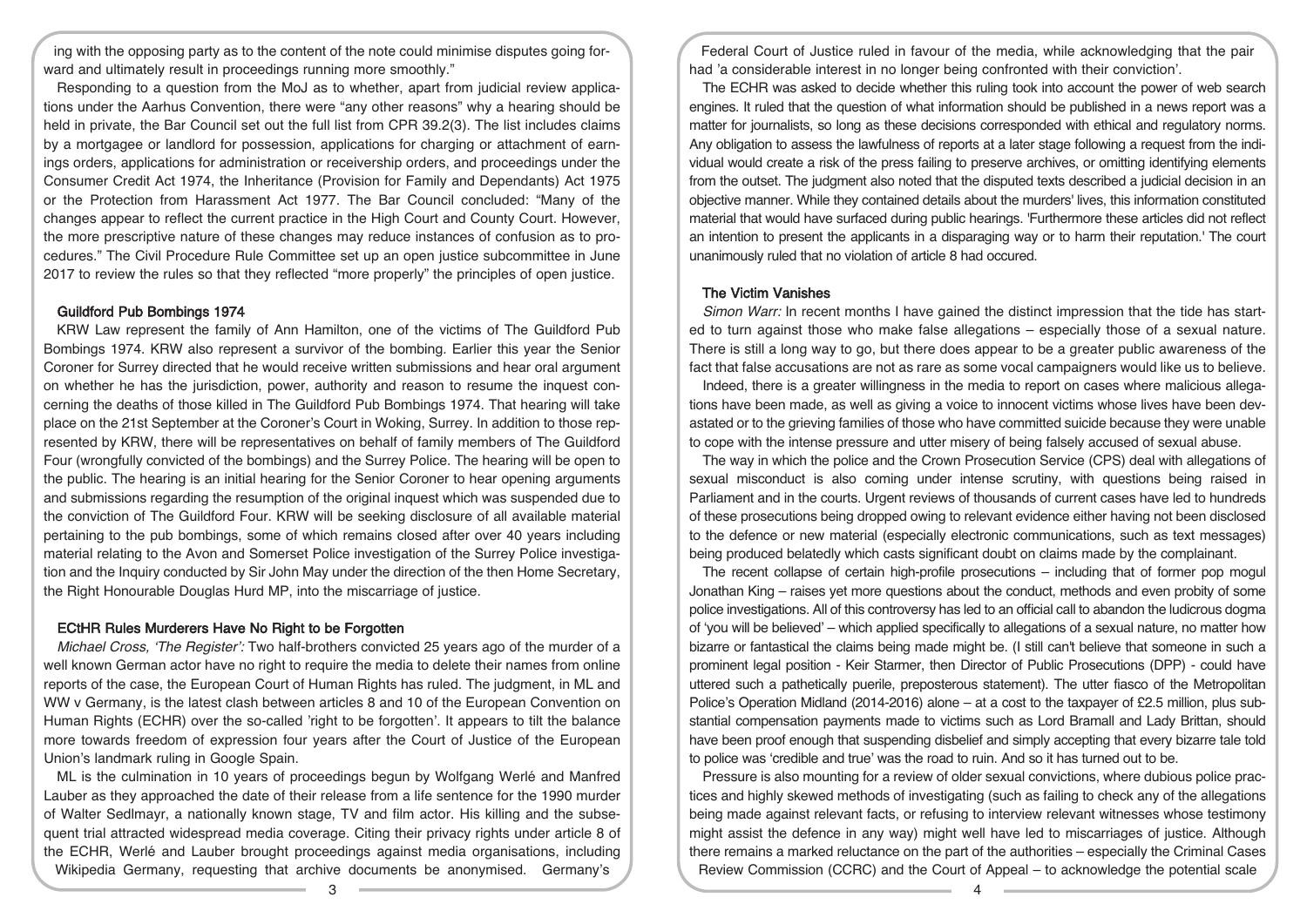of these possible wrongful convictions, more and more scrutiny by the media and campaigning groups will make a policy of obstinate refusal much more difficult to sustain.

Hundreds, perhaps thousands, of unjustly convicted people and their families are now demanding effective redress, starting with the urgent review of cases where prisoners and ex-prisoners are maintaining their innocence. Once the floodgates have been opened in a few high profile convictions, the flow through the CCRC and the Court of Appeal may prove difficult to ignore.

However, while there are some positive developments ongoing, the plight of the innocent victims of malicious false accusations – whether prosecuted and acquitted or not – remains largely unaddressed. Moreover, until vindictive liars, compensation-grubbing fraudsters and attention-seeking fantasists are routinely prosecuted and brought to justice for their crimes, the risks of making a bogus complaint to the police will remain extremely low.

And the damage that these malicious false accusations inflict also needs to be recognised and addressed. One of the rarely acknowledged by-products of the false sexual accusation industry is that of the innocent victim who becomes a 'non-person' as a result of the negative publicity generated by these allegations. I'll explain what I mean by this. Most successful professional people, who are often the target for compensation-hunting liars, have a wide social network, including a significant social media 'footprint'. Such folk are often active in their local communities – making a positive contribution to a wide range of organisations and causes, such as charities or clubs. Their names – and reputations – are well-known and, thus, very vulnerable to any kind of scandal.

All of this good work is undone overnight as soon as a false accusation of a sexual nature has been made. This can also be true, of course, following a bogus claim of other forms of misconduct, including embezzlement, fraud or violence, but it needs to be recognised that alleged sexual offences are the crimen exceptum of our age: crimes considered so exceptionally terrible that the normal rules of evidence and justice need not be followed. This perverse doctrine was established during the Middle Ages when superstitious panics about witches led to appalling injustices, including torture and judicial murder following shockingly unfair show trials where the only 'evidence' was the demented or malicious ravings of the accusers.

Such medieval attitudes were revived during the so-called 'satanic panics' of the 1980s and 1990s, when reason seemed to go out of the window and mob rule – encouraged by the most irresponsible and sensationalist reporting by the media – led to literal 20th century witch hunts, under the banner of what is still called 'satanic ritual abuse'. From there it was a short step to suspending rational investigation when it came to any accusation of sexual misconduct, especially if children (or adults claiming to have been sexually abused when they were minors) were involved.

The logical conclusion of all this nonsense was the idiotic dogma of 'you will be believed', promulgated, as mentioned above, by the then DPP Keir Starmer (now a Labour MP and shadow minister) and followed by the present incumbent of that office, Alison Saunders. Although this policy has now been utterly discredited, it remains to be seen how long it takes to filter down to police attitudes and practices at the front line.

Yet, in many cases, it doesn't even require a prosecution to wreck the lives of innocent victims of false accusations. Reputations that have taken years to build up can be shattered in seconds by malicious gossip, especially when such allegations are broadcast via social media. One popular tweet on Twitter, or a post on Facebook, can incite mobs – both online and on the street – to target people who have never even been arrested or interviewed by the police, let alone charged or prosecuted.

Businesses, lives and careers can be destroyed overnight, professionals suspended pending further enquiries, homes targeted and families (including children of victims) bullied and intimidated. I

have been dealing, in recent years, with a number of fathers who are not even allowed to live in the same house as their own children. Others are so afraid for their safety and that of loved ones that they have to flee their homes and go into hiding, or to seek refuge with friends'. And, on top of all this, the names of the accused can suddenly be 'wiped out': organisations and institutions that were once proud to be associated with him or her immediately drop the accused like the proverbial 'hot potato'.

This is particularly noticeable when teachers have been accused of any form of misconduct: suspension from work is always immediate. And within a matter of days, or even hours, the very existence of such a person is often erased from websites and official records, as if they had never worked there. Even group photographs can be doctored to remove the pariah. It is strongly reminiscent of the concept of an 'unperson' during the Stalinist purges in the 1930s, when every trace of the accused person had to be removed until it seemed that he or she never even existed.

Since I was the victim of malicious false accusations in 2012, made by two vile lying fraudsters intent on cashing in on the institutional insurance gravy train, I have lost count of the number of social events and school functions – including colleagues' retirement parties, school sports days and the like – to which I have not been invited, despite my 35 year career as, if I say so myself, a highly dedicated, hard working teacher. The fact that at trial I was acquitted in a few minutes by a unanimous jury counted for nothing. The damage was done by the mere existence of pretty absurd sexual allegations, regardless of the fact it was patently clear by the end of the trial that the pair of low lives who accused me had made the whole story up.

I say it again - why have they not been arrested? I had my life turned upside down on account of obvious lies: but when the truth emerged, nothing was done to the accusers and I am seemingly still persona non grata at the school where I worked for 30 years. How on earth does this stack up? We live in an era of foolish credulity, despite our many technological and scientific advances. Nowadays, the surest way to destroy another human being is to smear him or her with a malicious false accusation, especially if it involves the sexual abuse of a child. Whispering (or tweeting) that someone is 'a paedo' is the modern equivalent of screaming 'burn the witch'. And until liars, fraudsters and fantasists are held accountable for their evil actions, and are brought to justice, every single man, woman and child remains at risk from such false allegations and the perverted mentality of the mindless mob.

#### Cabral v. the Netherlands Violation of Article 6 §§ 1 and 3 (d)

The applicant, Euclides Cabral, is a Netherlands national who was born in 1987 and lives in Rotterdam. The case concerned the applicant's complaint that he had been tried and convicted of a supermarket robbery without being able to examine a key witness. Mr Cabral was convicted in August 2006 of, among other crimes, a supermarket hold-up. A key piece of evidence for the conviction was the testimony of an accomplice, which had also incriminated Mr Cabral. The accomplice later withdrew his statement, but was not believed by the court. Relying on his own privilege against self-incrimination, the accomplice refused to answer any questions put by the defence in the appeal proceedings, which ended in March 2008 by upholding the first-instance judgment. The Supreme Court dismissed an appeal on points of law by the applicant in January 2010. Relying on Article 6 §§ 1 and 3 (d) (right to a fair trial and right to obtain attendance and examination of witnesses), Mr Cabral complained that he had been convicted "solely or to a decisive extent" on the basis of statements made to the police by a witness who had been allowed to refuse to give evidence under cross-examination by the defence. Violation of Article 6 §§ 1 and 3 (d) Just satisfaction: The Court held that the finding of a violation constitued in itself sufficient just satisfaction for any non-pecuniary damage sustained by Mr Cabral. It awarded him EUR 94 for costs and expenses.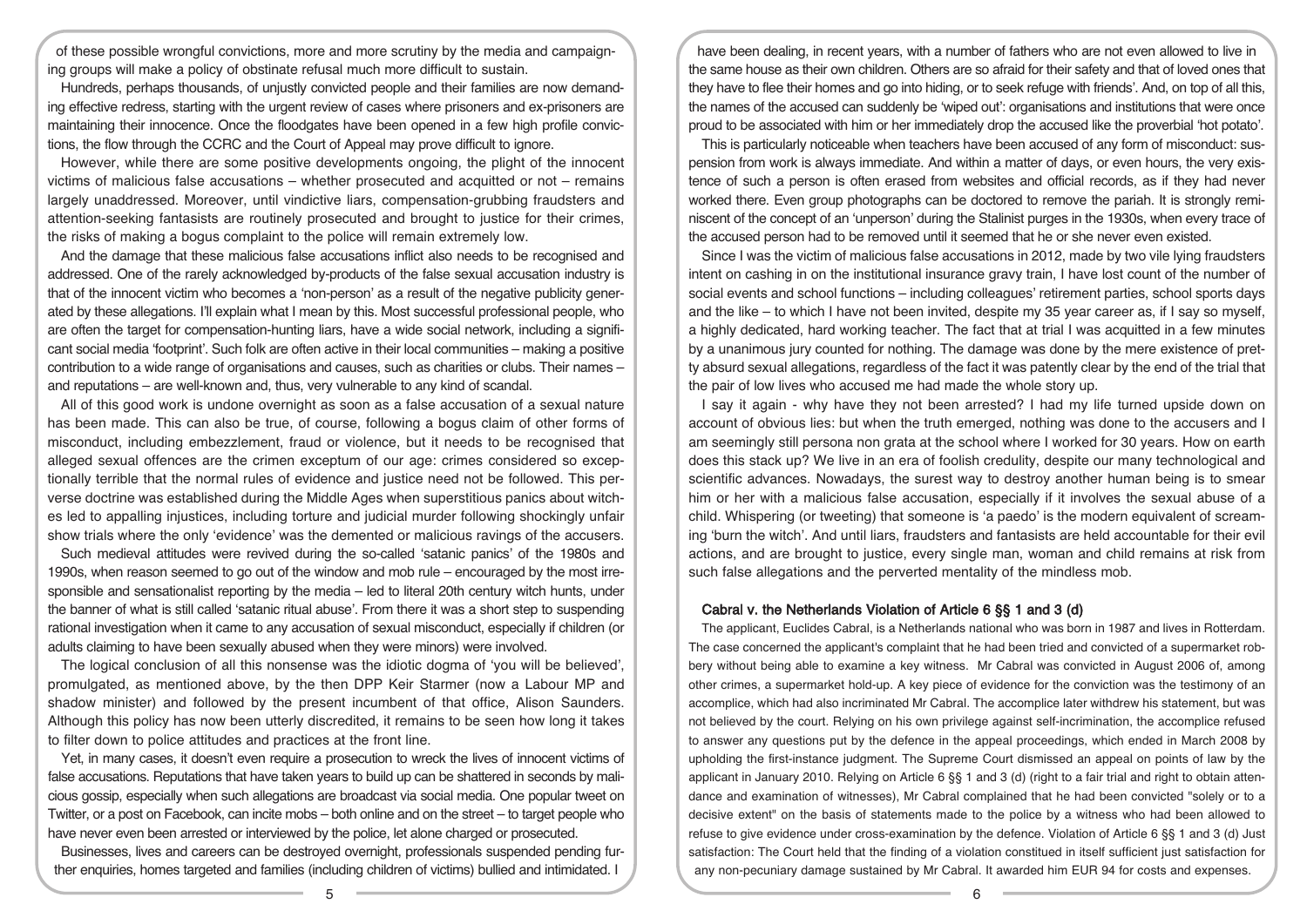# On-The-Run Killer Appeals Against Conviction

A man found guilty of killing his date in a speedboat crash has appealed against his conviction, despite being on the run. Jack Shepherd was sentenced to six years in July for the manslaughter of 24-year-old Charlotte Brown. The Court of Appeal has confirmed Shepherd, who left the country prior to his trial, has lodged appeals against his conviction and sentence.

The Met Police found out that Shepherd, of Paddington, would not appear at his trial three days before it was due to begin, although he was present at previous hearings. Despite being absent it came out during the trial that Shepherd was in regular contact with his legal team.

Scotland Yard said it was following "intelligence and leads to addresses and where he's last been seen and where he's known". "We work with a number of agencies, including the National Crime Agency, and we're open to worldwide inquiries," a spokesman said.

Shepherd's trial heard he had entertained up to 10 women on the vessel and had previously been warned by police about speeding on the river. In court, the web designer's barrister, Stephen Vullo QC, said Shepherd was not trying to avoid justice but "could not have faced the Brown family". "It's cowardice," he said. Mr Vullo also revealed his client married a childhood friend shortly after the crash, and has a two-year-old child, but the relationship has since broken down.

# Judge Wrong to Jail Unrepresented Woman for Contempt

A judge was wrong to jail an unrepresented woman for contempt of court without giving her more time to find a lawyer, the Court of Appeal has ruled. Lord Justice Bean said it was "unrealistic" to expect the woman, locked in a battle with her sister about their deceased father's pension money, to be able to find a lawyer within one and a half days while in prison. He said that not only was Naomi James guilty of "burying her head in the sand", but her "devious" behaviour in claiming to have documents in a plastic bag in her cell and then refusing to hand them over was "deplorable". However, His Honour Judge Gerald was wrong to "impose a sentence of immediate custody on an unrepresented appellant". Bean LJ went on: "I would hope that with sensible advice from her experienced counsel and solicitors, she will even now see sense. "Indeed that is one of the reasons, in my judgment, why there is such heavy emphasis in the rules and practice directions on the court seeking to ensure that a contemnor has legal representation, because it is possible that advice from lawyers can persuade even as difficult and obstructive a litigant as the appellant to see sense."

The Court of Appeal heard in James v James [2018] EWCA Civ 1982 that Steven Mark James died intestate in 2016 while employed by the NHS. His estate, apart from £100 in cash, consisted of two pensions. His Standard Life pension of around £10,800 was split between his daughters, Naomi and Hannah, without the need for a grant of representation. NHS Pensions asked for a grant of representation before paying his daughters a "death in work benefit lump sum" of almost £65,000. Naomi obtained a grant of representation in July 2017, but texted her sister in October to say that she had decided not to claim the pension. Hannah issued a claim in the Chancery Division for an account for payment of the sums due to her and an order to replace Naomi as administrator, which was granted in March 2018. NHS Pensions wrote to Hannah's solicitor the same month to say that it had paid almost £65,000 to Naomi in November 2017.

HHJ Gerald ordered Naomi to attend court on 8 June 2018 with a witness statement explaining her administration of her father's estate, including confirmation of into which account the NHS pension had been paid. Bean LJ said Naomi did not attend the 8 June hearing and did not comply with the order – "indeed she has not complied with the order to this day". Nor did Naomi attend the hearing of the committal application on 6 July, which was heard in her

absence, with counsel representing Hannah. HHJ Gerald ordered her committal for contempt, and she was arrested on 10 July and imprisoned until she complied with the order. Naomi was produced in court for sentencing on 11 July, again unrepresented, but the case was adjourned until 13 July to allow her to seek legal representation.

At that hearing, HHJ Gerald refused her application for an adjournment to obtain legal representation and sentenced her to six months in prison. Bean LJ recounted: "The judge asked himself whether it was appropriate in this case to proceed to sentence in the circumstances where the defendant does not have legal representation. "He said that all that needed to be done was for the defendant to answer the simple questions: Where is the £66,000? Where has the money gone? Where is it now? and a witness statement with any relevant documents was to be disclosed. "He took into account that the defendant appeared to be a clever and articulate lady who fully understood the nature of the proceedings." Bean LJ said he found it "particularly startling" that Naomi did not apply to the court to purge her contempt. Having obtained a representation order by 18 July, she appealed against HHJ Gerald's ruling on 3 August. Bean LJ said there was nothing to suggest "any basis" to overturn the finding of contempt by HHJ Gerald on 6 July.

However, the order for committal was defective because the Contempt of Court Act 1981 required it to be for a fixed term. Naomi should also not have been the subject of an order for committal on 13 July because she had no "proper opportunity to have a solicitor or barrister make representations on her behalf to the court". Bean LJ set aside the orders for committal and remitted the case to Central London County Court for another circuit judge to determine the committal application. Lord Justice David Richards agreed.

#### Man Jailed For £53m UK Heist Will Not Have to Repay Share of Proceeds

Owen Bowcott, Guardian: A cage fighter convicted of taking part in a £53m armed robbery has been excused from paying back his alleged share of the stolen cash after a secret court hearing. The Crown Prosecution Service has confirmed that Paul Allen, from Chatham in Kent, has been let off repaying more than £1.23m said to have been proceeds of the 2006 Securitas raid in Tonbridge. The cash heist, the largest in British criminal history, involved a large gang, some posing as police officers. The manager of the depot, Colin Dixon, and his family were kidnapped at gunpoint. The raiders left behind £153m because they could not fit any more into their getaway lorry. Police later recovered £21m of the missing cash; the remainder has never been found. Four days after the robbery Allen fled to Morocco where he was planning to live off his share of the loot. However, he was tracked down, arrested and flown back to the UK under police guard in January 2008. At Woolwich crown court the following year he pleaded guilty to three charges linked to the robbery and was sentenced to 18 years in prison.

#### Those Wrongly Accused of Committing A Crime Must Refer to Themselves as 'victims'

Mind Your Language!: Words are extremely powerful, and changing the way people use them can make the difference between success and failure in whatever they do. For example, if you didn't commit the crime, you are 'innocent'. You are not 'in denial'. Janet accuses Peter of assaulting her. Immediately, Janet is referred to as the 'victim' and Peter is the 'suspect'. The police may then publicise Peter's name in the hope that other 'victims' might come forward to accuse him too, to bolster their case. When people come forward, they are considered to be 'brave' victims. Peter insists he is innocent, but is then said to be 'in denial'. (Safari)

But Peter didn't assault Janet at all. She's lying to try and get 'compensation' money. So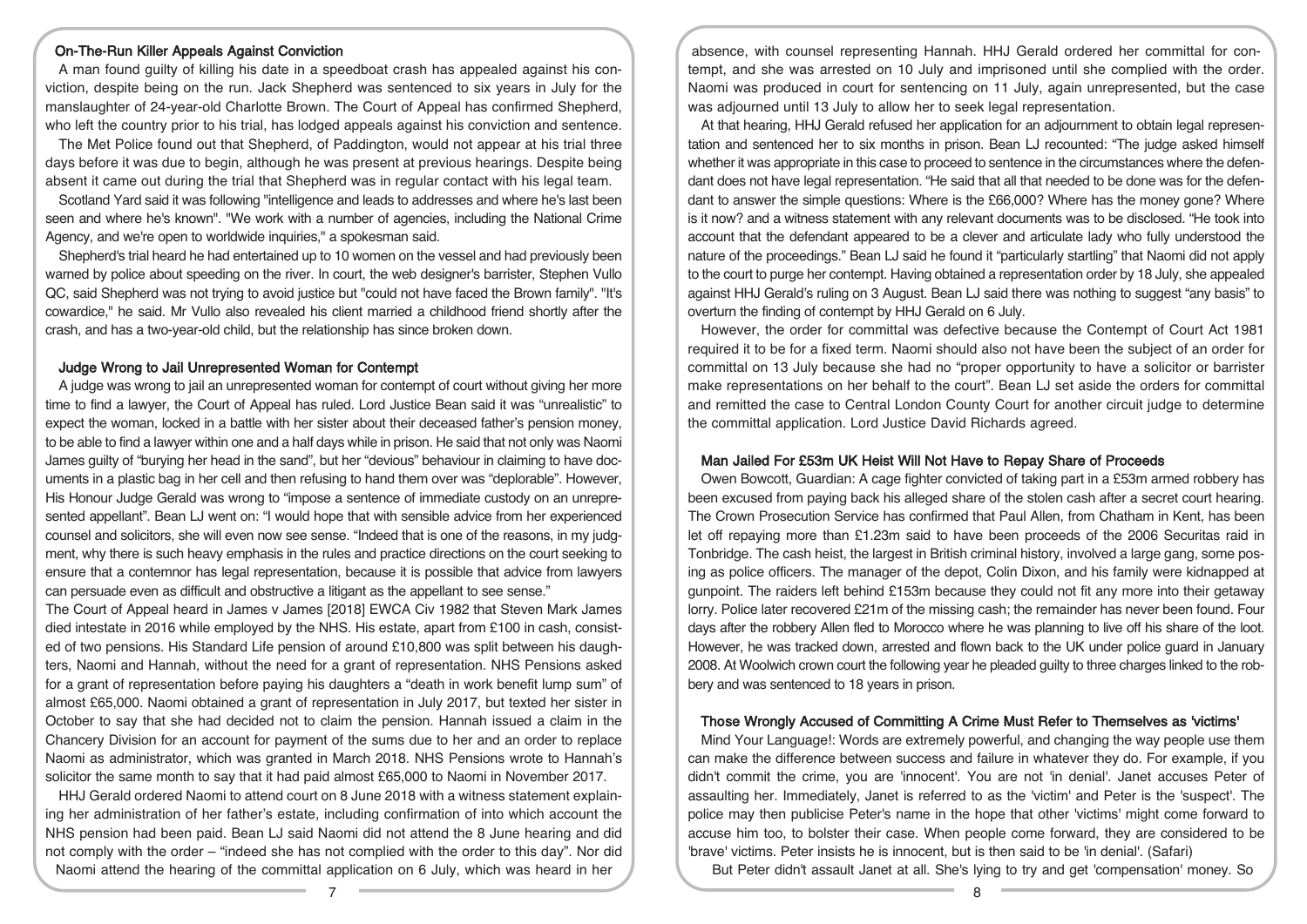actually Janet is the 'perpetrator' and Peter is the 'victim'. Those additional people who came forward in the hope of 'compensation' money themselves are also perpetrators who are perverting the course of justice to obtain money by deception, and they wouldn't have done that had the police not advertised for them. This shows how these words - when misused - can lead to terrible miscarriages of justice. Once convicted, whether actually innocent or not, Peter becomes the 'offender.' What do you think when you read that a 'rapist' has been found guilty and sentenced to ten years in prison? I used to think 'thank goodness they caught him'. Now I think 'I wonder if he was really guilty.' This is very sad but the British legal system, while mostly excellent, has some serious flaws, which are allowing hundreds and possibly thousands of people to be convicted of crimes that never happened. One thing is clear: those wrongly accused of committing a crime must refer to themselves as 'victims'. And be unyielding about this! (Safari)

In Issue 121, Safari Published An Article about private investigation companies and how they can help you obtain evidence in the early stages of an investigation. Some readers questioned whether the cost of such investigations was worth it, especially bearing in mind that the case may be dropped even before charge. It's up to you to decide whether or not a private investigator is warranted. The critical issue here is whether there might be evidence out there which could help prove your innocence should it be needed, and, if so, whether you have the knowledge and ability to obtain it before it could disappear. (Safari)

Inequity Of Arms? When an innocent person can be convicted on another person's word alone, and while police officers fail to "pursue all reasonable lines of enquiry, whether they point towards or away from their suspect" (as required by PACE - the Police and Criminal Evidence Act), SAFARI feels that legal aid should cover the cost of defendants using private investigation services to gather proof of their innocence. Otherwise the accuser gets the full backing (and funding) of the state while the defendant gets nothing. (Safari)

The Crown Prosecution Service (CPS) has produced guidelines for reviewing previously finalised cases. 'Triggers' for taking a new look at past convictions include where the competence and/or credibility of an expert witness or the methodology the expert witness has used is in doubt; where a nonexpert witness is discredited, for example a police officer or other witness who regularly gives prosecution evidence; where a new scientific breakthrough raises questions over the safety of earlier convictions; where technical defects are discovered in the construction or application of investigative equipment; where the law or the public interest is systemically misapplied by prosecutors; where systemic failings in the disclosure process are discovered; where a flaw has occurred in the trial process, for example, proceedings based on defective indictments; and more. (Safari)

# Criminal Cases Review Commission (CCRC) Writes For Safari

Last time we looked in some detail at one example of an apparent factual discrepancy in the account of a complainant and discussed how the potential impact depended entirely on the context of the case. This time SAFARI has asked us to look at some other scenarios and consider what they might mean in relation to potential grounds of appeal or points for an application to the CCRC.

The first of these SAFARI scenarios was: "What if the Police withheld some evidence which showed the complainant had a conviction for making a false allegation in the past which suggests they are prone to making false allegations?" Clearly, this type of information could be highly significant. In the case of an undisclosed actual conviction for making a false allegation in the SAFARI question, assuming that it is relevantly similar to the circumstance of the

case in hand, and other things being equal (i.e. in the absence of virtually incontrovertible evidence of guilt), it is easy to see how the newly emerged evidence provides a pretty compelling ground of appeal. However, such examples as convictions for making similar false accusations are very rare, and appeal issues relating to complainant credibility tend to be much less clear-cut. They may relate to charges that were "dropped" by the police, cases where police NFA (No Further Action) a case following an investigation and so on.

Nevertheless, the Court of Appeal has over the years quashed convictions on the ground of complainant credibility in many CCRC referrals and other cases. It is however worth bearing in mind that, particularly in recent years, an increasing proportion of the CCRC referrals made on such grounds have resulted in convictions being upheld.

As always, and as we discussed last time in relation to discrepancies in the account of a complainant, the relevance for a case of questions about witness/complainant credibility will always depend on the specific facts of the individual case, and general lessons are hard to draw. That said, here are some observations about complainant credibility and how the CCRC approaches the issue that we hope will be relevant. The underlying legal position is that it is the duty of the prosecution to disclose any information held which may affect the assessment of a witness's credibility. Also, the Crown is obliged to make reasonable enquiries whenever they are aware that such information might exist. Unfortunately, it can and does happen that relevant information is missed during the investigation, or the trial and appeal process. It can also be the case that information relevant to the assessment of witness credibility becomes available only after a conviction, and after an appeal has been lost.

It is generally recognised that, because many sexual offences and allegations of sexual offences relate to incidents taking place in private, there are often no witnesses other than the complainant and the accused. This means that sex offences are a category where witness credibility can often be of particular significance. The CCRC has the legal powers to access material which could be relevant to the issue of credibility and which the applicant or their representatives would struggle to obtain. Our far-reaching powers mean we have access to the Police National Computer and the Police National Database, to Criminal Injury Compensation Authority files, medical records, Police child protection and to Social Services files and so on.

We will, if we think it is necessary and reasonable, use those powers to check for any undisclosed or new information relating to a witness's credibility. In deciding whether or not to go digging for information relating to the credibility of a witness, we will make enquiries only where those enquiries are reasonable, proportionate, strictly limited to what is required and in no way arbitrary. We will routinely ask ourselves the question about the possible need for credibility checks in sexual offence cases, but we will only use our powers in cases where we think that the results of checks, even taken at their highest, could potentially affect the safety of the conviction in our applicant's case.

As we said before, many CCRC referrals have been based on the idea that if relevant information about the credibility of a complainant had been available at the time of the trial, (perhaps that the complainant had made similar allegations where there were compelling reasons to think they were false) it could have provided a plausible, powerful line of defence or might even have persuaded the jury to acquit. To reach that decision, we will consider a range of relevant factors including but not limited to: how old, how similar and how relevant the other allegations are; how the new information stacks up in relation to the other evidence in the case and to the defendant's account; whether the credibility relates to one complainant among several and if so whether or not it could affect the conviction (or sentence) overall.

The Commission's general approach to credibility is dealt with in some detail in the